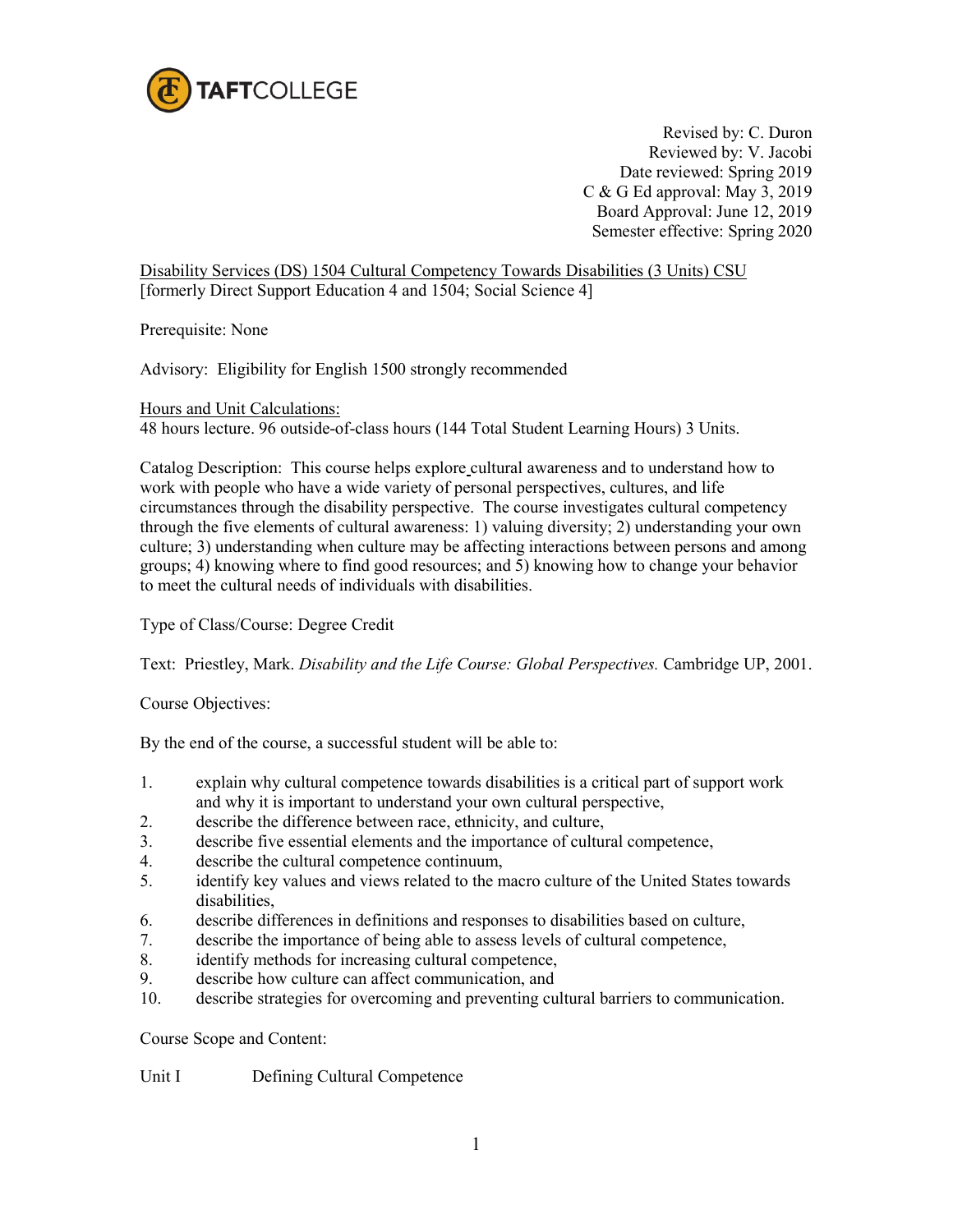

|          | A.                                                                           | Trends in public policies and support services that have increased                                                                                                                                                                          |  |
|----------|------------------------------------------------------------------------------|---------------------------------------------------------------------------------------------------------------------------------------------------------------------------------------------------------------------------------------------|--|
|          | <b>B.</b>                                                                    | the need for cultural competence<br>Hidden aspects and visible displays of culture and how it may affect<br>the services                                                                                                                    |  |
|          | $C_{\cdot}$<br>D.                                                            | The difference between race and ethnicity<br>The cultural continuum                                                                                                                                                                         |  |
| Unit II  | Effects of One's Culture When Working as a Paraprofessional                  |                                                                                                                                                                                                                                             |  |
|          | A.<br>B <sub>1</sub><br>$C_{\cdot}$                                          | The importance of becoming culturally competent<br>Cultural influences on decision-making<br>Influences of family, traditions, and religion on one's perceptions of<br>social customs, etiquette, status, decision-making, and gender roles |  |
| Unit III | Understanding the Culture of Support Services                                |                                                                                                                                                                                                                                             |  |
|          | A.                                                                           | Terms used to describe culture and it's affect on institutional<br>bias                                                                                                                                                                     |  |
|          | В.<br>$C_{\cdot}$                                                            | Cultural capital<br>How to avoid using common jargon or labels                                                                                                                                                                              |  |
| Unit IV  | Importance of the Cultural Competence Continuum                              |                                                                                                                                                                                                                                             |  |
|          | $A_{-}$<br>B <sub>r</sub><br>$C_{\cdot}$                                     | The elements of cultural competence on cultural destructiveness<br>Hate crimes<br>Self-improvement on cultural competence                                                                                                                   |  |
| Unit V   | <b>Culturally Competent Communication</b>                                    |                                                                                                                                                                                                                                             |  |
|          | $A_{\cdot}$<br>B <sub>r</sub><br>$C_{\cdot}$<br>D.<br>Ε.                     | The purpose of communication<br>Methods of communication other than written or spoken language<br>Culture's affect on body language<br>Cultural barriers to communication<br>Idioms                                                         |  |
| Unit VI  | Understand the Paraprofessional's Role in Culturally Competent Organizations |                                                                                                                                                                                                                                             |  |
|          | A.<br><b>B.</b>                                                              | The types of diversity and their affect upon organizations<br>Steps to achieve cultural competency                                                                                                                                          |  |

Learning Activities Required Outside of Class:

The students in this class will spend a minimum of 6 hours per week outside of the regular class time doing the following:

- 1. Review multimedia<br>2. Complete writing an
- 2. Complete writing and reading assignments
- 3. Participate in individual and group assignments

Methods of Instruction: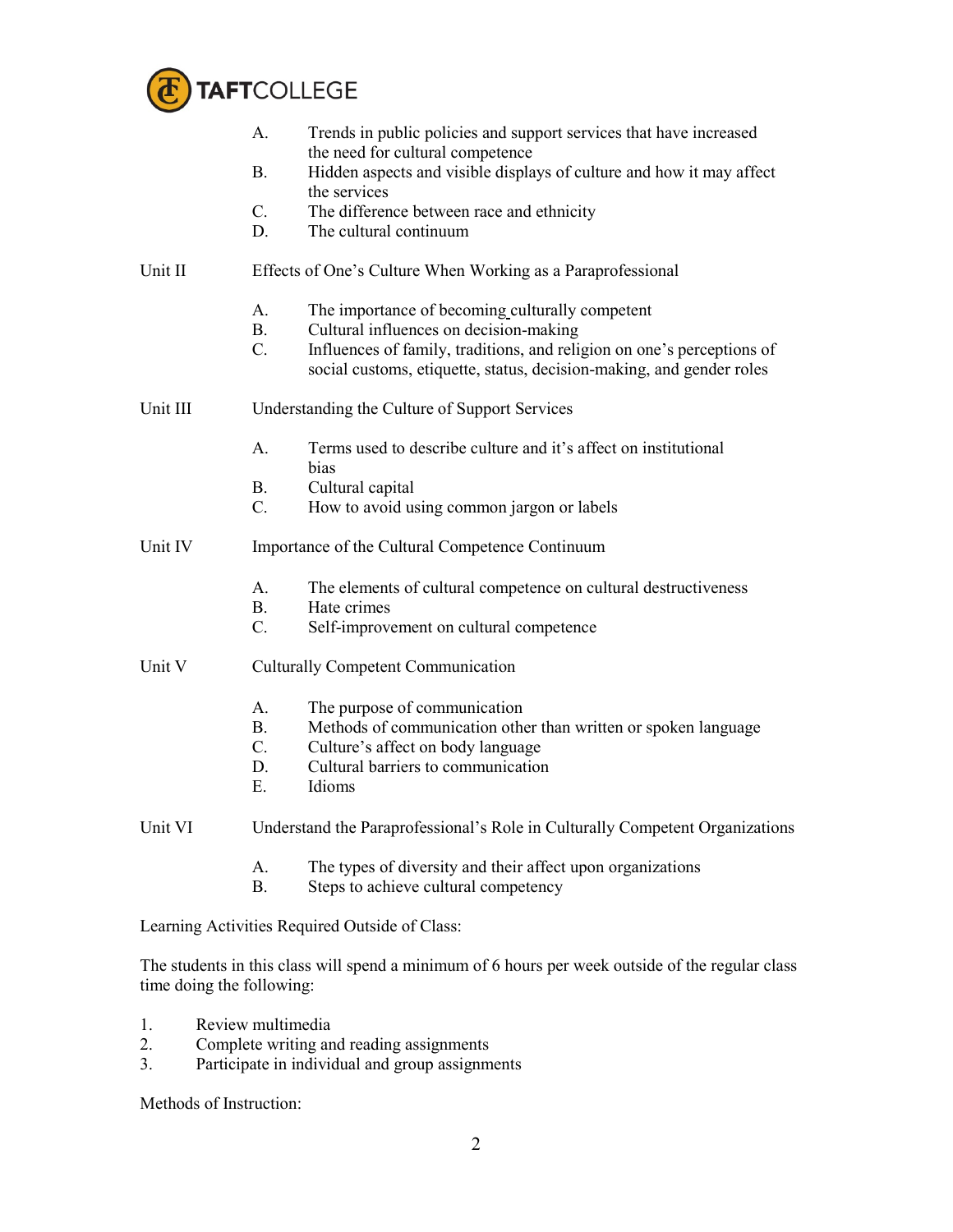

- 1. Lectures<br>2. Group dis
- 2. Group discussions<br>3. Classroom exercise
- 3. Classroom exercises<br>4. Individual and/or gro
- 4. Individual and/or group projects

Methods of Evaluation:

- 1. Instructor evaluations<br>2. Tests/quizzes
- Tests/quizzes

Supplemental Data:

| <b>TOP Code:</b>             | 210450: Disability Services                                          |
|------------------------------|----------------------------------------------------------------------|
| <b>SAM Priority Code:</b>    | D: Possibly Occupational                                             |
| <b>Distance Education:</b>   | Online; offline                                                      |
| Funding Agency:              | Y: Not Applicable(funds not used)                                    |
| Program Status:              | 1: Program Applicable                                                |
| Noncredit Category:          | Y: Not Applicable, Credit Course                                     |
| <b>Special Class Status:</b> | N: Course is not a special class                                     |
| <b>Basic Skills Status:</b>  | N: Course is not a basic skills course                               |
| Prior to College Level:      | Y: Not applicable                                                    |
| Cooperative Work Experience: | N: Is not part of a cooperative work experience education<br>program |
| Eligible for Credit by Exam: | E: Credit By Exam                                                    |
| Eligible for Pass/No Pass:   | C: Pass/No Pass                                                      |